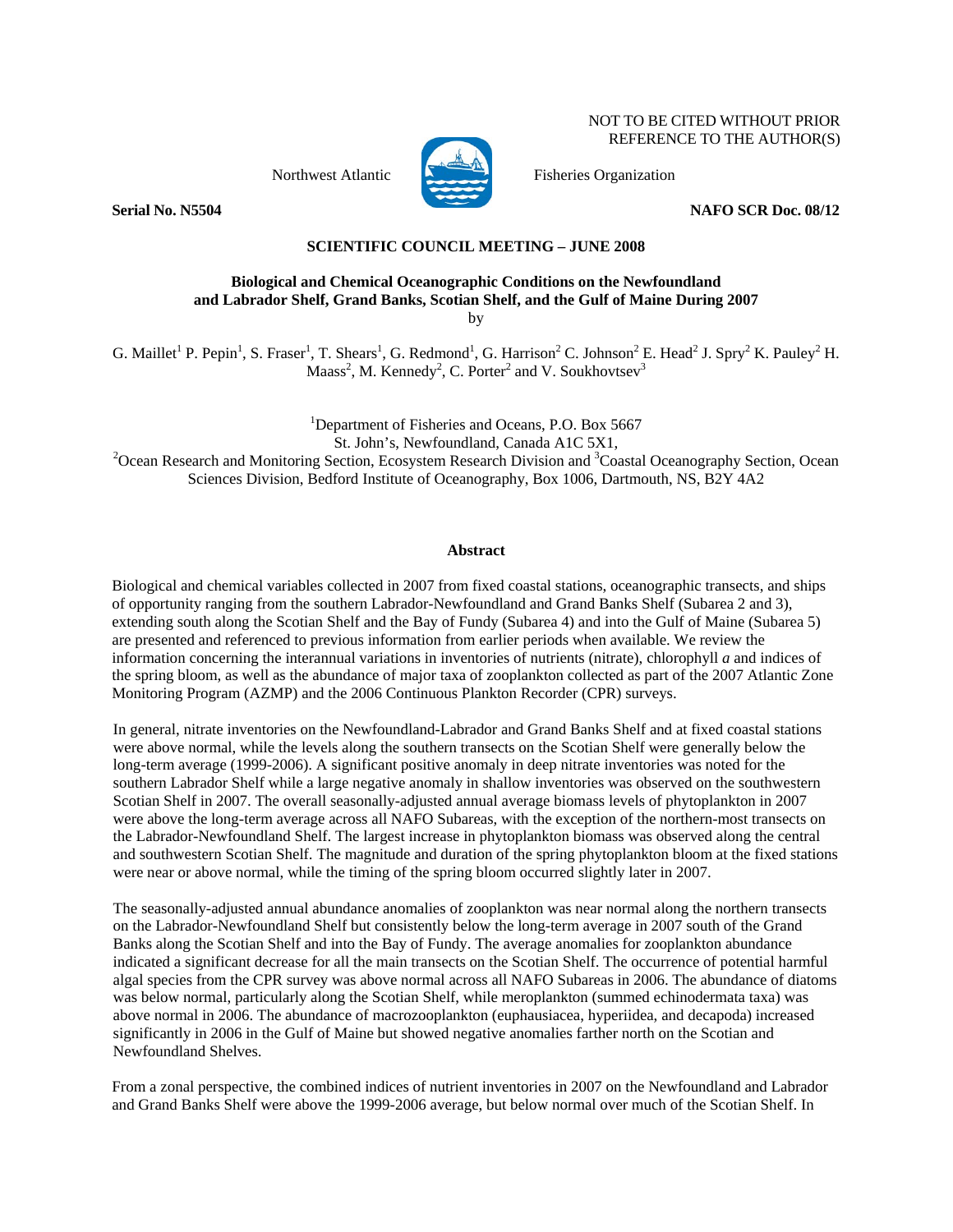2007, the average phytoplankton anomaly was generally above the long-term average with the exception of the two northern-most transects. The combined indices of zooplankton abundance were well below normal throughout much of the Atlantic zone in 2007. The seasonally-adjusted annual abundance anomalies for phytoplankton and zooplankton from the CPR survey during 2006 were all above the 1991-2005 average with the exception of phytoplankton on the Scotian Shelf (Subarea 4).

## **Introduction**

We review biological and chemical oceanographic conditions on the Newfoundland and Labrador Shelf, Grand Banks, Scotian Shelf and the Bay of Fundy, and the Gulf of Maine during 2007, and reference earlier periods when data are available. More frequent directed sampling from research vessels on oceanographic transects and ships of opportunity at coastal fixed stations by the Atlantic Zone Monitoring Program  $(AZMP<sup>1</sup>)$  and the completion of seasonal oceanographic surveys during 2007 provided good spatial and temporal series coverage of standard variables which provides a foundation for comparison with previous years. Additional details regarding biological and chemical oceanographic conditions on the Newfoundland and Labrador Shelf, Grand Banks, Scotian Shelf, and the Gulf of Maine in 2007 and recent years can be found in Pepin *et al*. (2008) and Harrison *et al*. (2008). The continuous plankton recorder (CPR) survey<sup>2</sup> provides an assessment of long-term changes in abundance and geographic distribution of planktonic organisms ranging from phytoplankton cells to larger macrozooplankton (Warner and Hays 1994, Richardson et *al*. 2006). CPR collections in the northwest Atlantic began in the early 1960's and continued with some interruptions until 1986. Collections were renewed in 1991 and continue to present.

#### **Methods**

Collections of standard AZMP variables are based on sampling protocols outlined by Mitchell *et al*. (2002). Observations for 2007 and earlier years presented in this document are based on seasonal surveys conducted during the spring through the autumn months (typically March through November). The fixed coastal stations are typically sampled at bi-monthly to monthly intervals during ice-free conditions. The location of the standard oceanographic transects and fixed coastal stations are shown in Figure 1. We only used ship-based observations in the current analysis and did not utilize any remotely-sensed (i.e. satellite ocean colour imagery) data.

The CPR collects plankton at a nominal depth of 7m through an aperture and organisms are retained on a moving band of silk material and preserved. The recorder is towed by ships of opportunity along a number of standard commercial routes throughout the North Atlantic. Sections of silk representing 18.5 km tow distance and ca. 3m<sup>3</sup> of water filtered are analyzed microscopically using standard methods since the inception of the program thereby allowing valid comparisons between years. Every second section is analyzed providing a horizontal scale of ca. 37 km. The nominal locations of CPR stations from 1991 through to 2006 within the NAFO Subareas are shown in Figure 1.

Annual time series of nutrient, phytoplankton, and zooplankton variables were computed from all available seasonal data along the AZMP transects and coastal fixed stations going back to 1999, and CPR stations along the commercial vessel traffic lanes going back to 1991. The annual estimates of the various indices are averages of all available data within a given year, i.e. roughly monthly for CPR, single occupations to three times a year for oceanographic transects and roughly monthly or twice monthly for the fixed stations. The CPR sampling distribution was uneven spatially and temporally because of the opportunistic nature of sampling with commercial ships, variations in shipping routes, and CPR funding. The CPR taxa included indices of phytoplankton abundance and the dominant assemblages of phytoplankton such as the Phytoplankton Colour Index [PCI], diatom [*Chaetoceros* spp.] abundance, summed dinoflagellate [*Ceratium arcticum*] and potential harmful algal bloom species [HAB]. The main HAB genera included *Dinophysis* spp., *Nitzschia* and *Pseudo-nitzschia* spp., *Gonyaulax* spp., *Gymnodinium* spp., and *Prorocentrum* spp. The mesozooplankton groups included *Calanus finmarchicus* (CV-CVI stages), other copepods [copepoda], macrozooplankton [combined euphausiacea and hyperiidea taxa], and summed invertebrate larval and post-larval stages of decapoda and echinodermata (see Richardson et *al*. 2006 for a complete description

 $\overline{a}$ 

<sup>1</sup> http://www.meds-sdmm.dfo-mpo.gc.ca/zmp/main\_zmp\_e.html

<sup>&</sup>lt;sup>2</sup> See SAFHOS web site at (http://192.171.163.165/) for a description of the CPR Program collected for The Sir Alister Hardy Foundation for Ocean Science of Plymouth, England.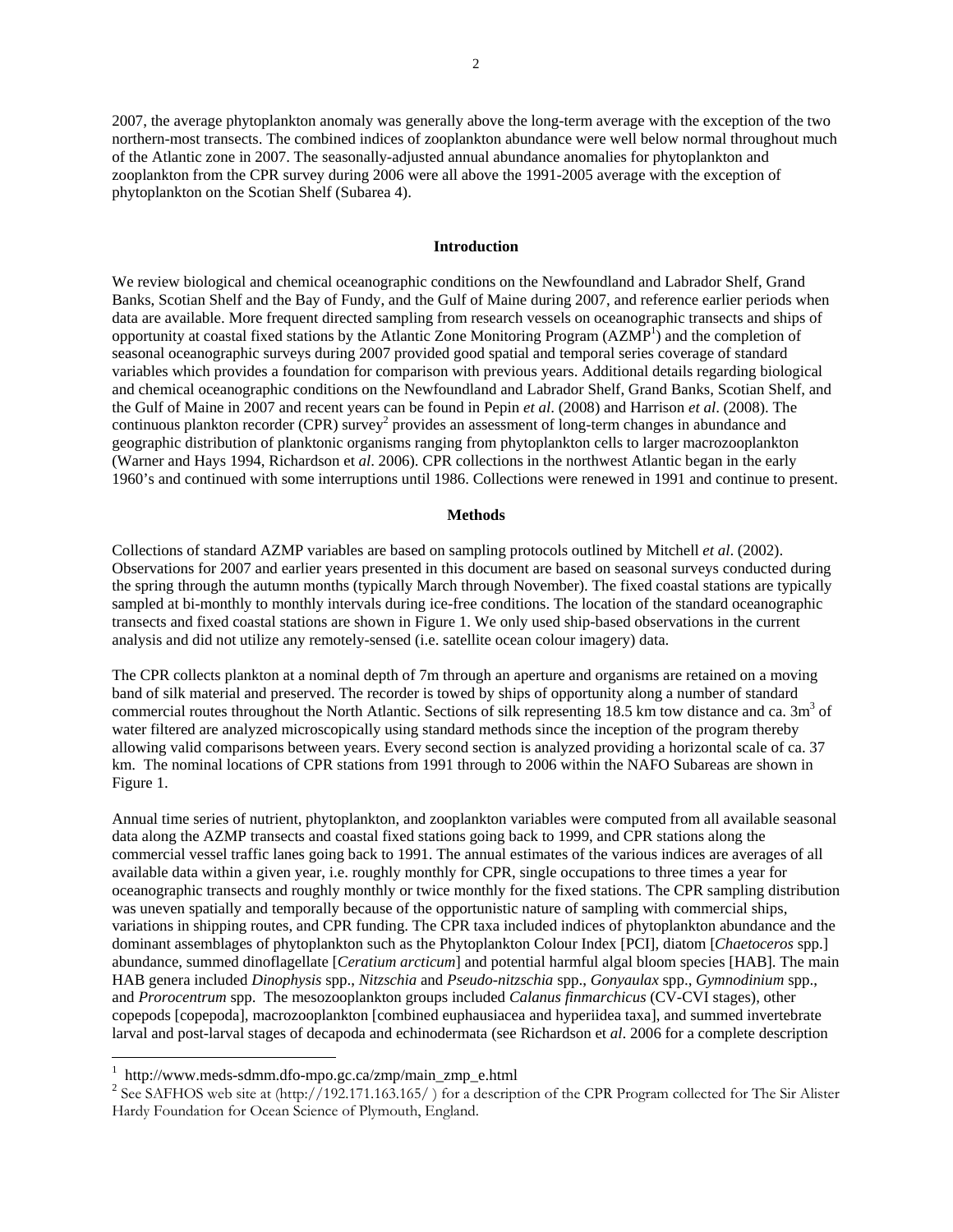of the CPR taxa**)**. Time series of AZMP seasonally-adjusted (see Pepin *et al*. 2008 for a description of the analytical methods) annual means of nutrient, phytoplankton, and zooplankton variables were standardized by subtracting the long-term average and dividing by the standard deviation over the same time period to compute annual anomalies. Each series, from which the anomalies are estimated, is internally consistent to provide an equal basis for comparison. In addition, given the higher frequency of observations from the fixed coastal stations, we computed indices (magnitude, timing, and duration) to describe the extent of the spring bloom. Identical methods were applied to the CPR taxa but the availability of earlier data allowed us to extend time series of anomalies back to 1991.

## **Annual Variability in Nutrient, Phytoplankton, and Zooplankton Conditions in NAFO Subareas**

The surface nitrate inventories in 2007 on the Newfoundland-Labrador and Grand Banks Shelf were slightly above normal, while the levels along the southern sections on the Scotian Shelf were generally below the long-term average (1999-2006), particularly on Browns Bank (Subarea 4X) which showed a significant negative anomaly (Figure 2). The trends in nitrate inventories in the upper 50m layer were reversed in 2006 with below normal levels in the Newfoundland and Labrador Shelf and Grand Banks while above average levels occurred on the Scotian Shelf (Figure 3). A significant positive anomaly in the deep nitrate inventory in 2007 was noted for the southern Labrador Shelf along the Seal Island transect (Figure 2). In contrast, deep nitrate inventories in 2007 were below normal along the southern transects of the Scotian Shelf except for the fixed coastal station in the Bay of Fundy. In general the deeper nitrate inventories were above normal to the north of the Grand Bank and negative to the south in 2007, whereas in 2006 the opposite had generally been true (Figure 3). In 2007, winter maximum inventories (0-50m) of nitrate at the fixed AZMP stations were above normal, particularly at Prince-5 in the Bay of Fundy (Figure 2). Overall, large interannual and spatial variability in nitrate levels were apparent during the earlier part of the time series (Figure 3). The shallow and deep nitrate inventories were well below normal throughout the NAFO Subareas in 2000 (0-50m only), 2001, and 2005 (Figure 3).

The time series of phytoplankton variables also demonstrated large spatial variability in recent years with significant positive anomalies in integrated chlorophyll *a* observed along the eastern and western portions of the Scotian Shelf (Halifax and Browns Bank transects) in 2007, which were not consistent with below normal biomass levels at the fixed coastal stations (Figure 4). Similar regional differences occurred north and east of the Laurentian Channel where the biomass levels on the Labrador-Newfoundland Shelf were below normal while they were above normal on the Grand Banks in 2007 (Figure 4). In general, the chlorophyll *a* biomass levels in 2006 were near normal or below the long-term average across the NAFO Subareas (Figure 5). The main variables that characterize the peak in the production cycle (only computed at the fixed stations) during the spring bloom (timing, magnitude, and duration) were near or above normal (later timing of the spring bloom) in 2007, with the exception of negative anomaly for bloom duration at the fixed Halifax-2 station (Figure 4). However, this pattern was reversed in 2006 with the production cycle well below normal except for Prince-5 that showed later timing compared to earlier spring blooms for the other fixed stations (Figure 5). Large interannual and spatial variabilities in phytoplankton indices were also apparent during the earlier time series (Figure 5). Lower than normal phytoplankton biomass and spring bloom indices occurred in 2002, 2005, and 2006 with the persistence of negative anomalies over many of the AZMP transects and fixed stations with few exceptions.

Zooplankton abundance indices showed greater spatial coherence in 2007 compared with the nutrient and phytoplankton indices. The abundance of *Calanus finmarchicus* (CV-CVI stages) was lower in 2007 throughout much of the region (Figure 6). In general, the abundance of other copepods increased on the northern sections, particularly along the Flemish Cap and Bonavista transects whereas on the Scotian Shelf abundance appears to have decreased (Figure 6). In 2007, the non-copepod taxa were below normal on all AZMP transects and at fixed stations, with the exception of Prince-5. The high spatial coherence observed in 2007 across the NAFO Subareas was not evident during earlier years (Figure 7). In 2006, the abundance of zooplankton was above normal over most of the northern transects while below normal south of the Grand Banks (Figure 7). The abundance of copepods was below average on the Scotian Shelf, in contrast to positive anomalies observed on the Newfoundland Shelf and Grand Banks in recent years (Figure 7).

The high temporal and spatial variability observed in many of the phytoplankton and zooplankton time series collected during the AZMP also characterized the pattern for the CPR taxa in recent years. In 2006, many of the phytoplankton variables (Phytoplankton Colour Index (PCI), Diatoms, *Ceratium arcticum*, and HABs) were above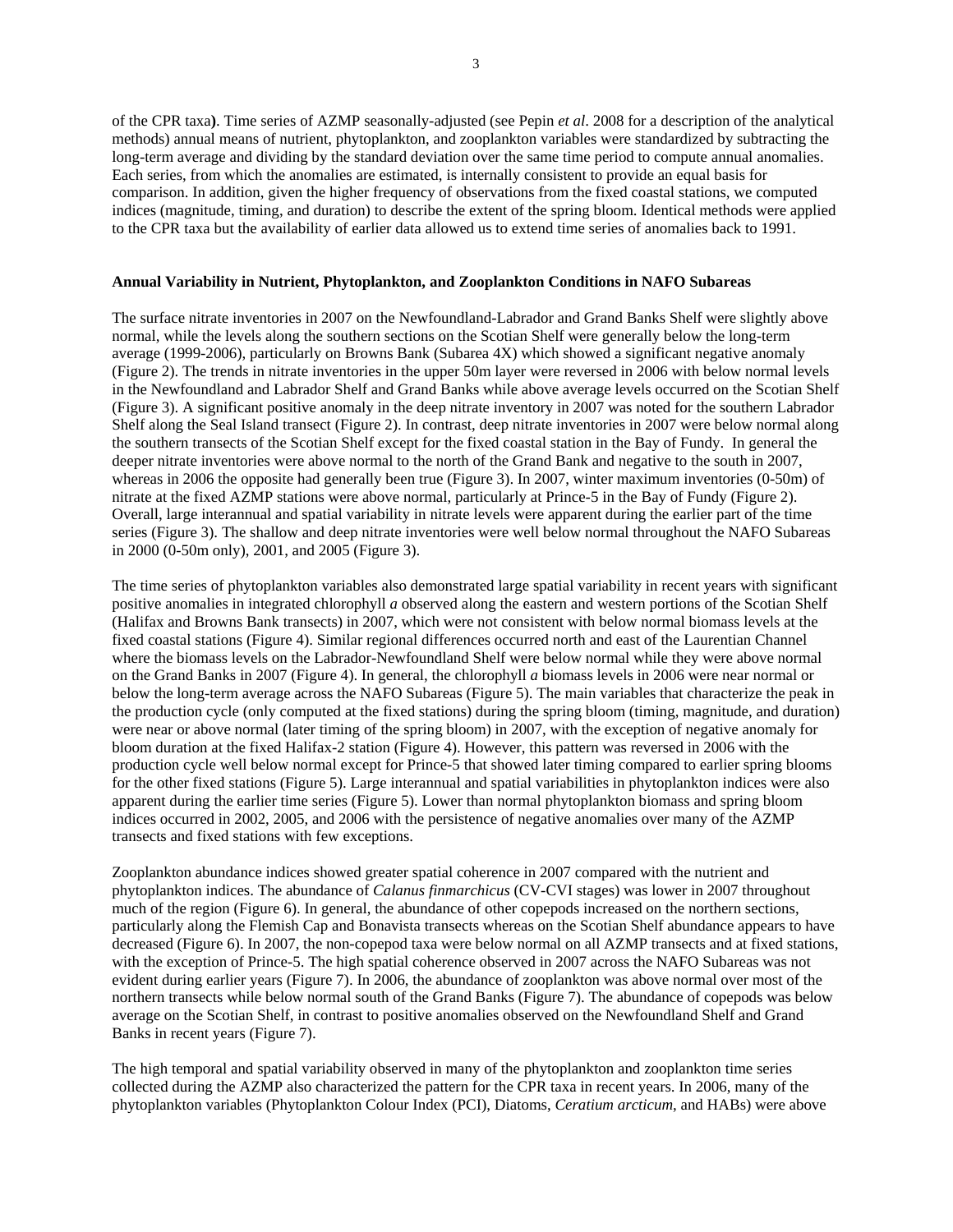normal in Subarea 3 but the anomalies diverged south of the Grand Banks (Figure 8). The occurrence of potential harmful algal species enumerated by the CPR survey was above normal across all NAFO Subareas in 2006 (Figure 8). The increase in HABs was most dramatic on the Newfoundland Shelf and Grand Banks and the Gulf of Maine relative to the Scotian Shelf. The abundance of diatoms was below normal, particularly along the Scotian Shelf, while the summed meroplankton (echinodermata taxa) was above normal in 2006 (Figure 8). The response of zooplankton varied spatially in 2006 across the Subareas. The abundance of *C. finmarchicus* was well above normal on the Scotian Shelf, part of an increasing trend that started in 2002 (Figure 9). The abundance of macrozooplankton (euphausiacea , hyperiidea, and decapoda) increased significantly in 2006 in the Gulf of Maine but showed negative anomalies further north on the Scotian and Newfoundland Shelves (Figure 8). During the early 1990's, abundances of many of the CPR zooplankton taxa were well above normal, particularly south of the Grand Banks (Figure 9). The years 1997 and 2002-2005 were characterized by below normal levels in many of the CPR phytoplankton and zooplankton taxa (Figure 9).

In order to provide a zonal perspective across the NAFO Subareas, we computed average values of anomalies for combined nutrient, phytoplankton, and zooplankton variables from different oceanographic transects and fixed stations from the Atlantic Zone Monitoring Program. The seasonal inventories of nutrients on the Newfoundland and Labrador and Grand Banks Shelf were above the 1999-2006 average, whereas below normal over much of the Scotian Shelf in 2007 (Figure 10). The average phytoplankton anomalies were above the long-term mean with the exception of the two northern transects in 2007 (Figure 10). Average zooplankton abundance was well below normal throughout much of the Atlantic zone in 2007. The only exceptions were on the Newfoundland and northern Grand Banks Shelf where zooplankton abundance was slightly above the long-term average (Figure 10). Phytoplankton and zooplankton annual average anomalies from the CPR survey during 2006 were all above the 1991-2005 average with Subarea 5 showing the greatest positive change in zooplankton abundance indices (Figure 11). The only exception occurred on the Scotian Shelf with a significant negative combined index of phytoplankton abundance.

Although the chemical and biological time series are becoming invaluable in detecting trends and changes in the lower trophic levels, there remains considerable uncertainty in the estimates of nutrient inventories and overall abundance of phytoplankton and zooplankton. This uncertainty is related to variation in water masses, and the short life histories of phytoplankton and zooplankton along with their patchy distribution, and by the limited coverage of the region by the environmental monitoring program.

### **Summary and Conclusions**

- The surface (0-50m integral) and deep (50-150m) nitrate inventories in 2007 on the Newfoundland-Labrador and Grand Banks Shelf were near or above normal, while the levels along the southern transects across the Scotian Shelf were generally below the long-term average (1999-2006).
- In general, the winter maximum surface inventories (0-50m) of nitrate at the fixed AZMP stations were above normal, particularly at Prince-5 in the Bay of Fundy in 2007.
- The phytoplankton biomass levels on the Newfoundland Shelf and Grand Banks in 2007 were near or slightly below normal on the northern transects while biomass levels on the southern transects were significantly above the long-term average, particularly along the central and southwestern Scotian Shelf.
- The main variables that characterize the peak in the production cycle during the spring bloom (timing, magnitude, and duration) were near or above normal (later timing of blooms) in 2007 with the exception of negative anomaly for bloom duration at the fixed Halifax-2 station.
- Changes in the zooplankton abundance indices showed greater spatial coherence in 2007 in comparison to the nutrient and phytoplankton indices.
- The abundance of *Calanus finmarchicus* was lower in 2007 compared to the previous year over much of the NAFO area.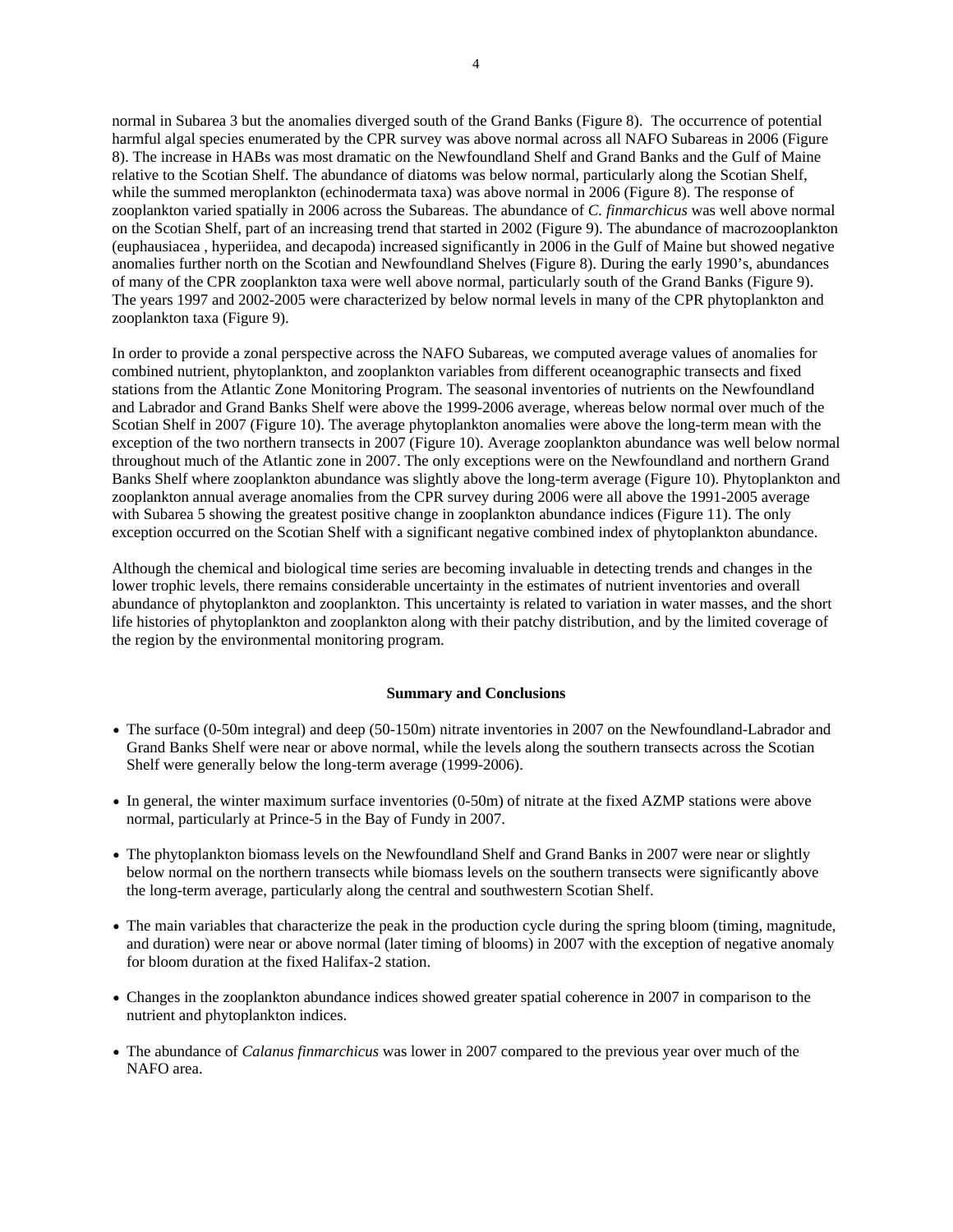- In recent years, the abundance of copepods was above normal on the northern sections, particularly along the Flemish Cap and Bonavista transects, while abundance levels were below normal on the Scotian Shelf.
- In 2007, the abundances of non-copepod taxa were below normal on all AZMP transects and fixed stations, with the exception of Prince-5.
- The occurrence of potential harmful algal species in the CPR survey in 2006 was consistently above normal across all NAFO Subareas.
- The abundance of diatoms in the CPR survey was below normal, particularly along the Scotian Shelf (NAFO Subarea 4), while meroplankton (echinodermata) was above normal in 2006.
- The abundance of macrozooplankton in the CPR survey in 2006 increased significantly in the Gulf of Maine (Subarea 5) but showed negative anomalies further north along the Scotian and Newfoundland Shelf transects.
- From a zonal perspective, the seasonal inventories of nutrients on the Newfoundland and Labrador and Grand Banks Shelf were near or above the 1999-2006 average, whereas they were near or below normal over much of the Scotian Shelf in 2007.
- In 2007, the seasonally-adjusted annual averaged phytoplankton anomalies were above the long-term mean (1999- 2006) with the exception of the two northern transects.
- Overall, the seasonally-adjusted annual averaged zooplankton anomalies in 2007 were below normal throughout much of the Atlantic zone.
- The trends for the combined phytoplankton and zooplankton anomalies from the CPR survey during 2006 were generally above the 1991-2005 average with the exception of phytoplankton on the Scotian Shelf (Subarea 4).

#### **Acknowledgements**

We thank the staff at the Northwest Atlantic Fisheries Centre (NWAFC) Biological and Physcial Oceanography Section for their acquisition, quality control and archiving of the data. We also wish to thank the efforts of the many Scientific Assistants and Science Staff at the Northwest Atlantic Fisheries Centre in St, John's, the Bedford Institute of Oceanography, and the St. Andrews Biological Station and CCGS Officers and Crew for their invaluable assistance at sea. The expertise of Gerhard Pohle, Mary Greenlaw, and Jackie Spry was crucial to the completion of this work.

### **References**

G. Harrison, C. Johnson, E. Head, J. Spry, K. Pauley, H. Maass, M. Kennedy, C. Porter and V. Soukhovtsev. 2008. Optical, chemical and biological oceanographic conditions in the Maritimes region in 2007. Canadian Science Advisory Secretariat, Research Document 2008/XXX, (in press).

Mitchell, M.R., G. Harrison, K. Pauley, A. Gagné, G. Maillet and P. Strain 2002. Atlantic Zone Monitoring Program Sampling Protocol. Canadian Technical Report of Hydrography and Ocean Sciences 223, 23 pp.

P. Pepin, G.L. Maillet, S. Fraser, T. Shears, and G. Redmond. 2008. Biological and Chemical Oceanographic conditions on the Newfoundland and Labrador Shelf during 2007. Canadian Science Advisory Secretariat, Research Document 2008/XXX, (in press).

Richardson, A.J., A.W. Walne, A.W.G. John, T.D. Jonas, J.A. Lindley, D.W. Sims, D. Stevens, M. Witt. 2006. Using continuous plankton recorder data. Progress in Oceanography, 68: 27-74.

Warner, A.J., and G.C. Hays.1994. Sampling by the Continuous Plankton Recorder survey. Progress in Oceanography, 34:237-256.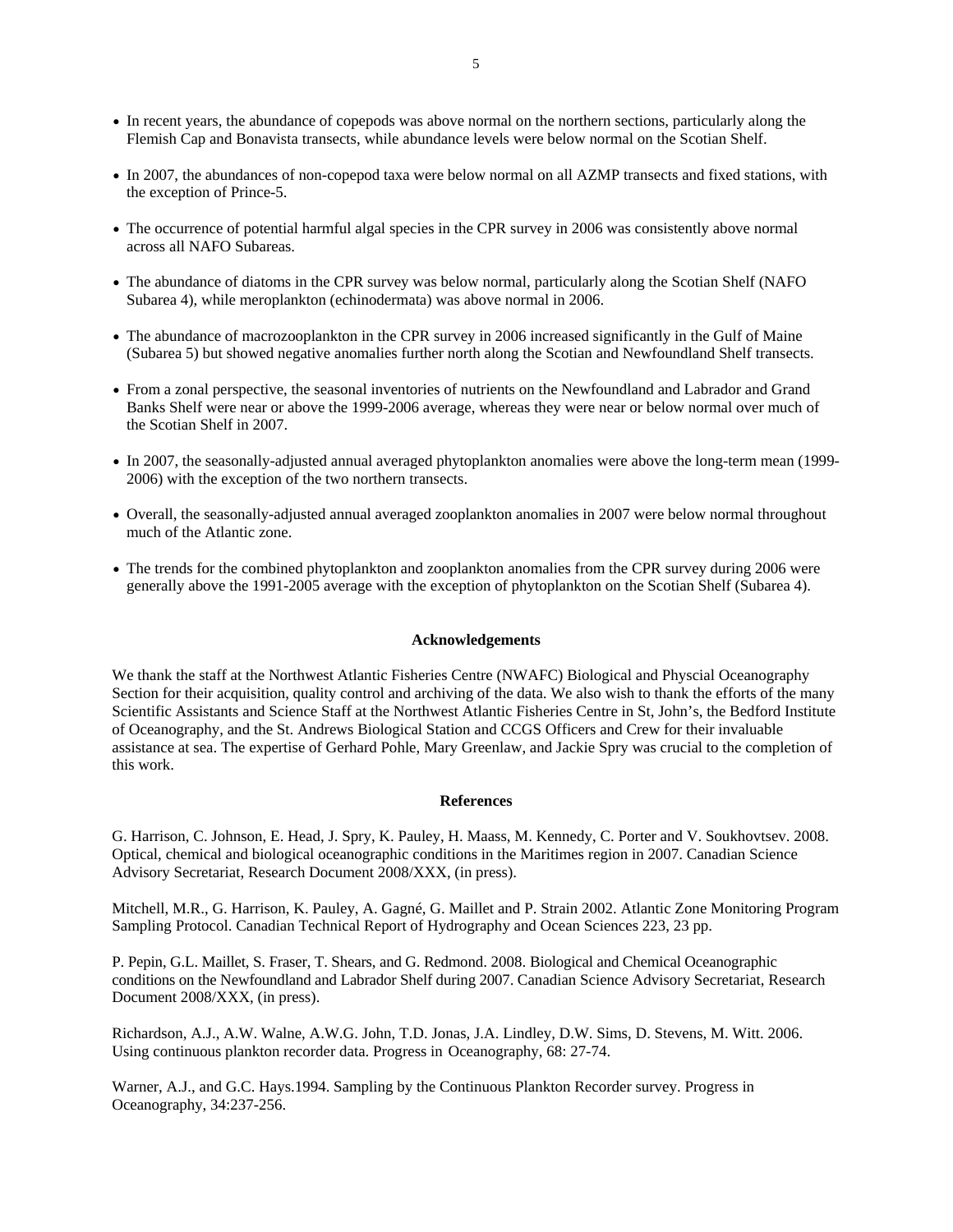Figure 1. Location of standard Atlantic Zone Monitoring Program (left panel) fixed coastal stations (red squares) and oceanographic transects (black lines). Station locations of the Continuous Plankton Recorder (CPR) survey (right panel) during 1991-2006 in NAFO Subarea 3 (Grand Banks; white), Subarea 4 (Scotian Shelf and Bay of Fundy; yellow), Subarea 5 (Gulf of Maine; red circles).

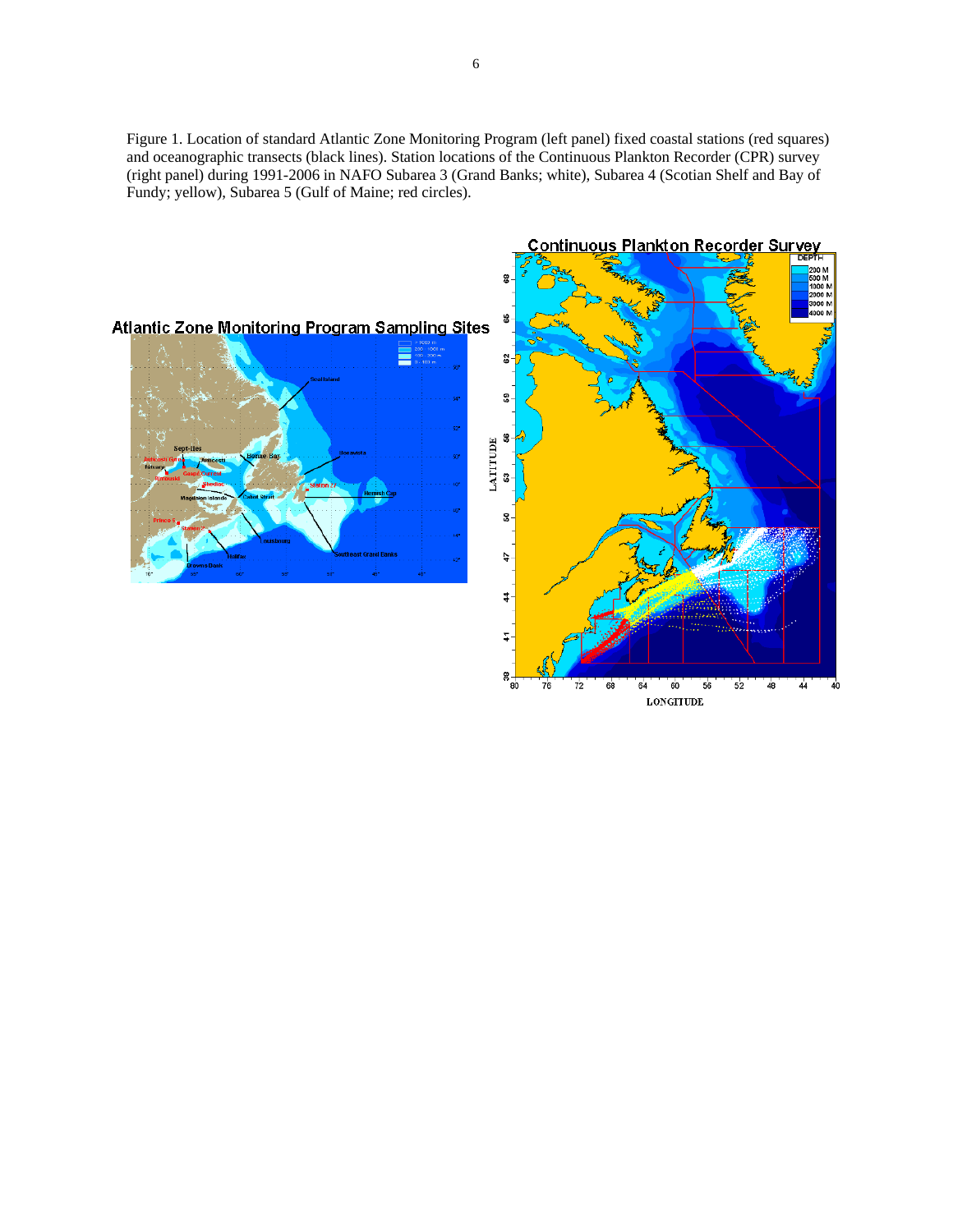Figure 2. Summary of nutrient anomalies from different oceanographic transects and fixed stations from the Atlantic Zone Monitoring Program during 2007. The NAFO Subareas are sorted from northern (top) to southern (bottom) regions. The bottom panel shows the winter (January through March) integrated nitrate inventories (0-50m) at the fixed coastal stations.

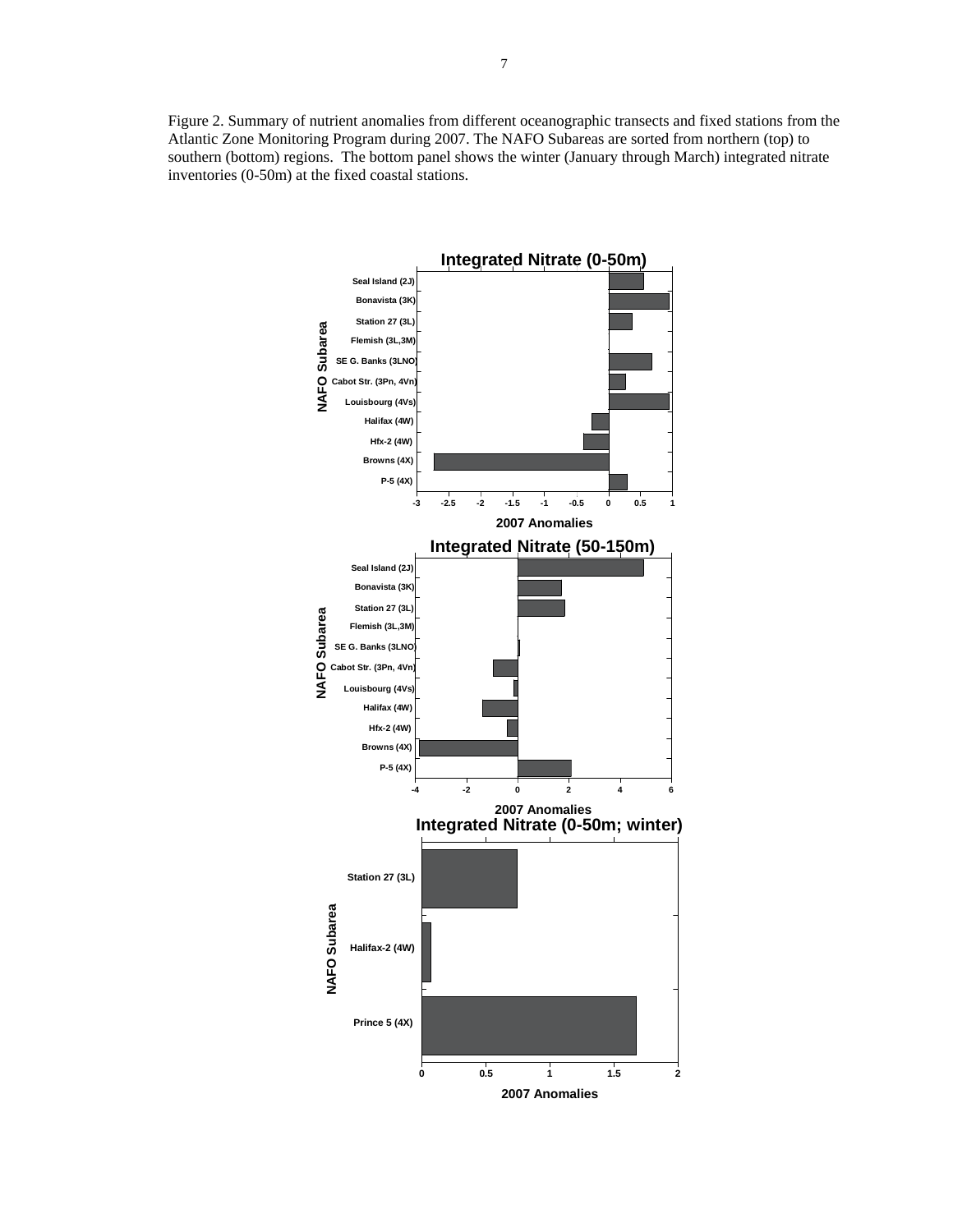Figure 3. Time series of chemical variables from different oceanographic transects and fixed stations (highlighted in yellow) from the Atlantic Zone Monitoring Program during 1999-2007. A grey cell indicates missing data; a blue cell indicates lower than normal levels and a red cell indicates higher than normal levels. More intense colours indicate larger anomalies. The numbers in the coloured cells are the differences from the long-term mean (1999-2006) divided by the standard deviation.

|                         |                         |         | 1999   2000   2001   2002   2003   2004   2005   2006   2007 |                 |                                |                                         |                      |                                    |                      |                |                  |
|-------------------------|-------------------------|---------|--------------------------------------------------------------|-----------------|--------------------------------|-----------------------------------------|----------------------|------------------------------------|----------------------|----------------|------------------|
| $NO3$ _0-50m            | Seal Island (2J)        |         |                                                              |                 | $-0.37$ $-0.03$ 0.37           |                                         | 1.45                 |                                    | $0.20$ -1.61 0.55    |                |                  |
| (mmol $m-2$ )           | Bonavista Bay (3K)      |         | $-0.70$                                                      | 0.11            | 0.76                           | 0.97                                    |                      | $0.15$ $-0.20$ $-1.08$             |                      | 0.94           |                  |
|                         | Station 27 (3L)         |         | 0.26                                                         | 0.13            |                                | $-0.28 - 0.07$                          | 0.20                 |                                    | $0.02$ $-0.38$ 0.37  |                |                  |
|                         | Flemish Cap (3L, 3M)    |         |                                                              | $-1.18 - 0.41$  | 0.33                           | 1.02                                    | 0.42                 | $-0.55$                            | 0.37                 | 0.01           |                  |
|                         | SE Grand Banks (3LNO)   |         |                                                              | $-0.58 - 0.17$  | 0.02                           | 1.38                                    |                      | $0.84$ $-0.38$                     | $-1.11$              | 0.68           |                  |
|                         | Cabot Strait (3Pn, 4Vn) | 0.46    |                                                              |                 | $-0.86$ $-0.62$ $2.26$ $-0.61$ |                                         |                      | $-0.37$ 0.00 $-0.26$ 0.26          |                      |                |                  |
|                         | Louisbourg (4Vs)        | 1.67    |                                                              |                 | $-0.35$ $-0.82$ $-1.59$ 0.59   |                                         |                      | $-0.15$ $-0.07$                    | 0.71                 | 0.95           |                  |
|                         | Halifax (4W)            | 2.25    | $-0.34$                                                      | 0.01            | $-1.08$                        | $-0.48$                                 |                      | $-0.56 - 0.11$                     | 0.32                 | $-0.26$        |                  |
|                         | <b>Hfx-2 (4W)</b>       | $-1.82$ | 1.18                                                         | 1.37            |                                | $-0.50$ 0.04                            |                      | $-0.05$ $-0.36$                    |                      | $0.16$ $-0.39$ |                  |
|                         | Browns Bank (4X)        | 0.24    |                                                              |                 | $0.17 - 1.62 - 1.25$           | 1.25                                    | $-0.25$              | 0.78                               | 0.69                 | $-2.73$        | Anomaly          |
|                         | $P-5(4X)$               | $-1.23$ |                                                              |                 | $-0.27$ $-0.79$ 0.59           | 1.00                                    |                      | $0.09$ $-0.96$                     | 1.58                 | 0.29           | $< -2.5$         |
|                         |                         |         |                                                              |                 |                                |                                         |                      |                                    |                      |                | $-2.5$ to $-2.0$ |
|                         |                         | 1999    |                                                              | 2000 2001       |                                | 2002 2003                               |                      | 2004 2005 2006 2007                |                      |                | $-2$ to $-1.5$   |
| NO <sub>3</sub> 50-150m | Seal Island (2J)        |         | 0.41                                                         |                 | $-0.89$ $-0.63$                |                                         | 1.81                 |                                    | $-0.10$ $-0.60$ 4.36 |                | $-1.5$ to $-1.0$ |
| (mmol $m-2$ )           | Bonavista Bay (3K)      |         | 0.37                                                         |                 | $-1.76 - 0.51$                 | 0.65                                    | 0.69                 | 0.13                               | 0.43                 | 0.76           | $-1.0$ to $-0.5$ |
|                         | Station 27 (3L)         |         | 0.83                                                         | $-0.26$         | 0.15                           | $-0.46$                                 | 0.02                 | $-0.11$                            | $-0.22$              | 0.73           | $-0.5$ to $0.0$  |
|                         | Flemish Cap (3L, 3M)    |         | 0.08                                                         |                 | $-0.63 - 0.46$                 | 0.13                                    |                      | $-0.04$ $-0.38$                    | 1.30                 | 0.01           | $0.0$ to $0.5$   |
|                         | SE Grand Banks (3LNO)   |         |                                                              |                 | $-1.29 - 0.76 0.30$            | 0.10                                    | 1.01                 | 0.00                               | 0.65                 | $-0.60$        | 0.5 to 1.0       |
|                         | Cabot Strait (3Pn, 4Vn) | $-0.35$ | 1.12                                                         | $-1.28$         | 1.31                           | $-0.42$                                 |                      | $-0.69$ $-0.73$                    | 1.03                 | $-1.21$        | 1.0 to 1.5       |
|                         | Louisbourg (4Vs)        | 0.27    | 1.29                                                         | $-1.54$         |                                | $-0.07$ $-0.24$ $-0.23$ $-0.90$         |                      |                                    | 1.41                 | $-1.10$        | 1.5 to 2         |
|                         | Halifax (4W)            | 0.68    | 1.00                                                         | 0.09            | 0.10                           |                                         | $0.15 - 0.65 - 2.12$ |                                    | 0.76                 | $-1.11$        | 2.0 to 2.5       |
|                         | $Hfx-2$ (4W)            | 0.00    | 1.13                                                         | $-0.71$         | 0.64                           | 1.07                                    |                      | $-0.92 - 1.63$                     | 0.42                 | $-0.09$        | >2.5             |
|                         | Browns Bank (4X)        | $-2.00$ | $-0.33$                                                      | 0.02            | 0.48                           | 1.16                                    | 1.03                 | $\overline{0.49}$                  | 0.13                 | $-1.11$        |                  |
|                         | $P - 5(4X)$             | $-1.07$ |                                                              | $-0.33$ $-1.09$ | 1.08                           | 1.16                                    |                      | $-0.28$ $-0.68$ 1.23               |                      | 0.12           |                  |
|                         |                         |         |                                                              |                 |                                |                                         |                      |                                    |                      |                |                  |
|                         | January - March         | 1999    | 2000 2001                                                    |                 |                                | 2002   2003   2004   2005   2006   2007 |                      |                                    |                      |                |                  |
| $NO3$ -Win(J-M) 0-50m   | Station 27 (3L)         |         | 1.31                                                         |                 | $-0.24$ $-0.21$                | 0.41                                    |                      | $-0.53$ $-0.68$ $-1.03$            |                      | 0.74           |                  |
| (mmol $m-2$ )           | $Hfx-2$ (4W)            | $-0.94$ | 0.56                                                         |                 | $1.01$ -1.78 0.54              |                                         | 1.00                 |                                    | $0.16$ $-0.55$ 0.07  |                |                  |
|                         | $P-5(4X)$               |         | -0.67 0.41 -1.20 -0.62 0.30                                  |                 |                                |                                         | 1.71                 | $\vert$ -0.84 $\vert$ 0.92 $\vert$ |                      | 1.67           |                  |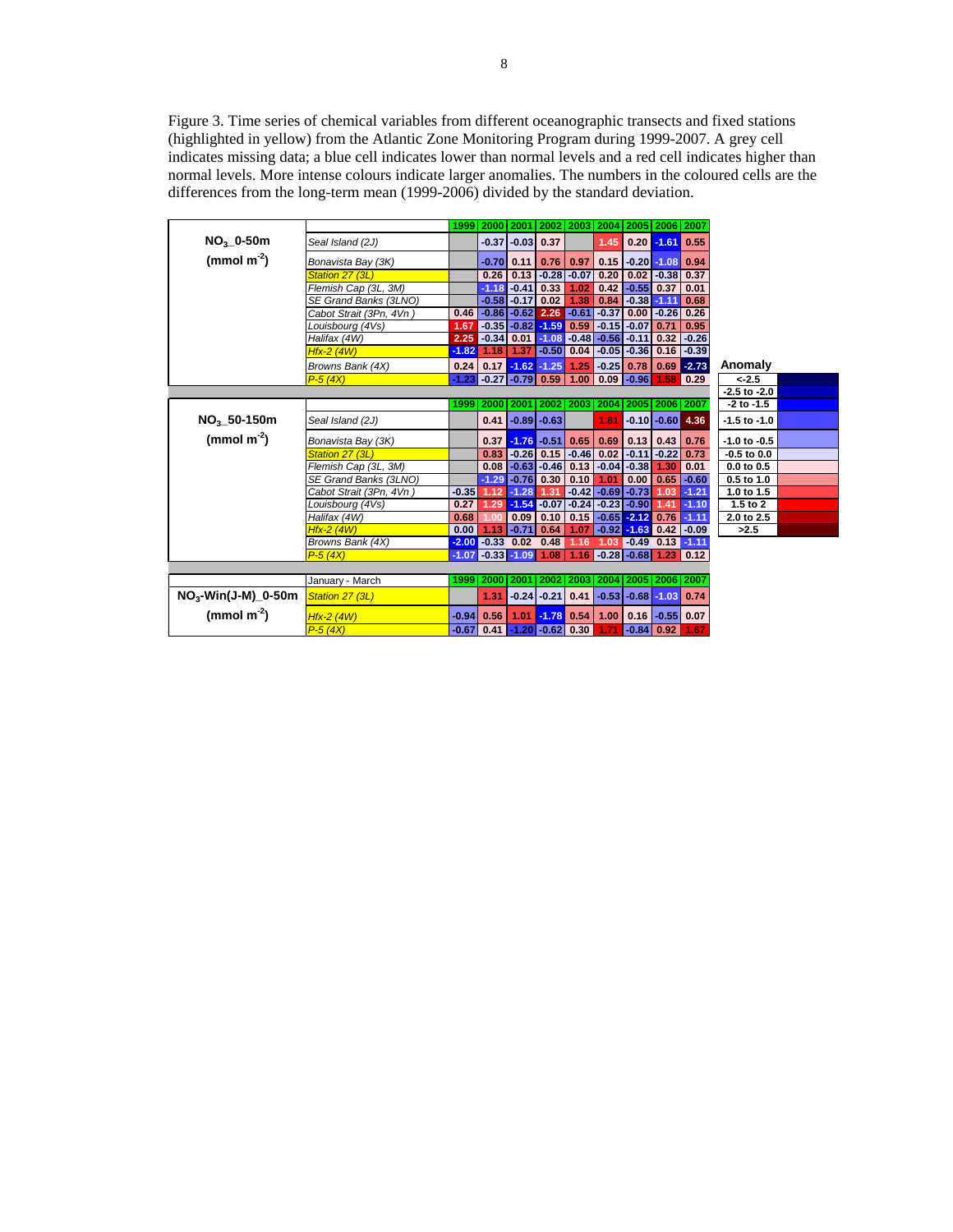Figure 4. Summary of phytoplankton anomalies from different oceanographic transects and fixed stations from the Atlantic Zone Monitoring Program during 2007. The NAFO Subareas are sorted from northern (top) to southern (bottom) regions. The magnitude, timing, and duration measures are only available from the AZMP fixed stations because of the frequency of sample collection at these sites. Positive anomalies for bloom timing refer to later blooms while negative values indicate earlier blooms.

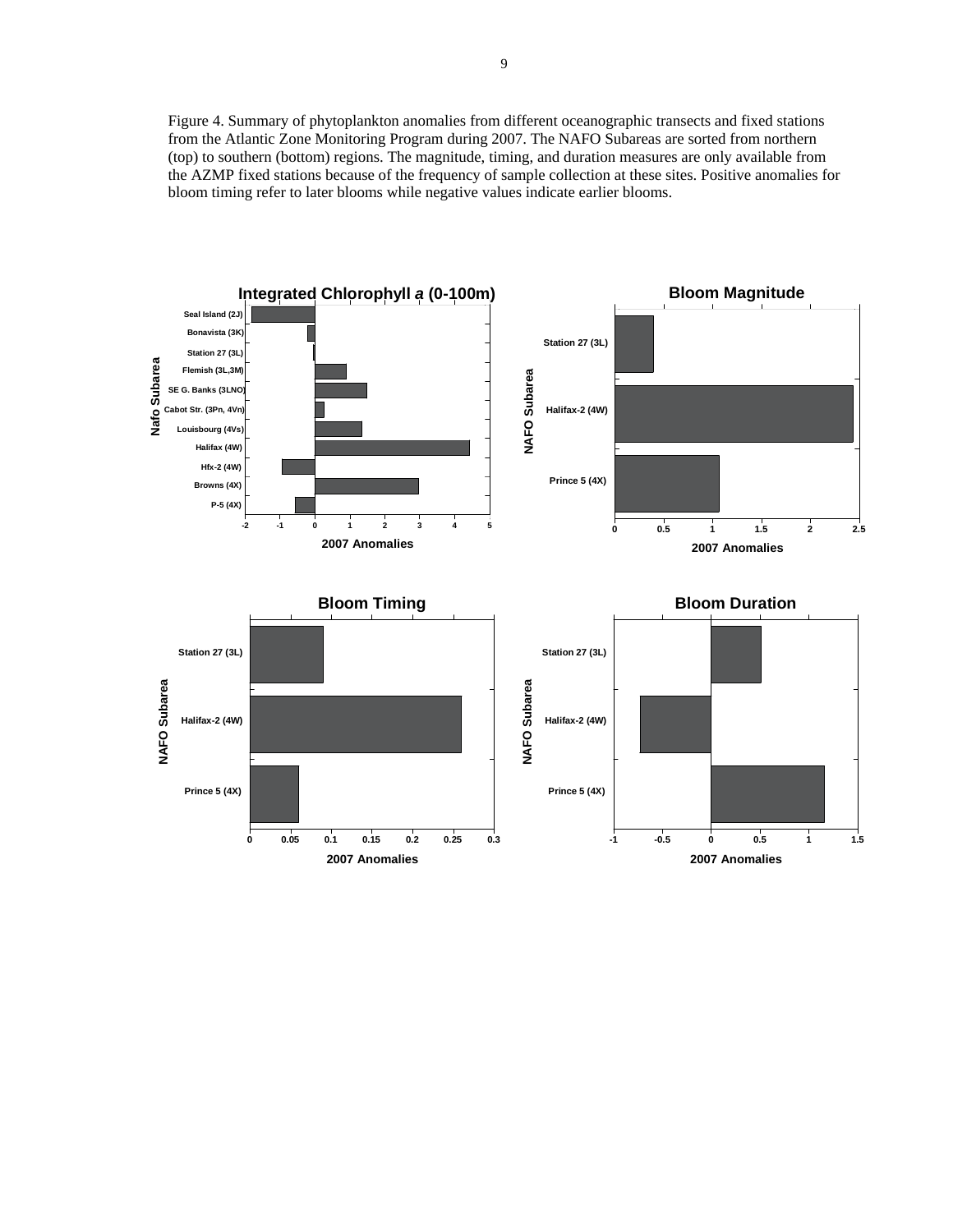Figure 5. Time series of phytoplankton variables from different oceanographic transects and fixed stations (highlighted in yellow) from the Atlantic Zone Monitoring Program during 1999-2007. A grey cell indicates missing data; a blue cell indicates lower than normal levels and a red cell indicates higher than normal levels. For bloom timing, blue cells indicate earlier blooms while red cells refer to later blooms than normal. More intense colours indicate larger anomalies. The numbers in the coloured cells are the differences from the longterm mean (1999-2006) divided by the standard deviation.

|                                 | Location                |         | 1999 2000 | 2001                   |                   |                                                     |                                                     |      |                      | 2002 2003 2004 2005 2006 2007                        |                  |
|---------------------------------|-------------------------|---------|-----------|------------------------|-------------------|-----------------------------------------------------|-----------------------------------------------------|------|----------------------|------------------------------------------------------|------------------|
| CHL 0-100m                      | Seal Island (2J)        |         | 0.27      | 1.62                   |                   |                                                     |                                                     |      |                      | $0.34$ $-1.53$ $-0.84$ $-0.17$ $0.32$ $-1.82$        |                  |
| $(mg m-2)$                      | Bonavista Bay (3K)      |         | 0.97      | 0.11                   |                   | $-0.84 - 1.21$                                      |                                                     |      | $0.14$ $-0.08$ 0.90  | $-0.21$                                              |                  |
|                                 | Station 27 (3L)         |         | 0.76      | 0.63                   | 1.09              |                                                     | $\sim$ 0.64 -0.01 -1.85 0.01                        |      |                      | $-0.04$                                              |                  |
|                                 | Flemish Cap (3L, 3M)    |         |           |                        |                   | $0.28$ $-0.02$ $-1.15$ $-0.43$ 0.07                 |                                                     | 1.01 | 0.24                 | 0.89                                                 |                  |
|                                 | SE Grand Banks (3LNO)   |         | $-0.88$   | 0.93                   |                   | $-0.31$ $-0.34$ $0.81$                              |                                                     |      | $-0.13$ $-0.08$ 1.49 |                                                      |                  |
|                                 | Cabot Strait (3Pn, 4Vn) | 1.07    | 1.73      |                        | $-0.62$ $-0.82$   | $-1.17$                                             | 0.40                                                |      | $-0.52$ $-0.06$ 0.26 |                                                      |                  |
|                                 | Louisbourg (4Vs)        | $-0.51$ | 0.37      |                        | $-0.69 - 1.21$    | 1.93                                                | 0.45                                                | 0.41 | $-0.75$              | 1.33                                                 | Anomaly          |
|                                 | Halifax (4W)            | $-0.66$ |           | $0.28$ $-0.13$ $-0.96$ |                   | 1.33                                                | $-0.48$                                             | 1.60 | $-0.99$ 4.43         |                                                      | $<-2.5$          |
|                                 | $Hfx-2$ (4W)            | 2.06    | 0.43      |                        | $0.25$ -0.32 0.20 |                                                     | $-0.75$ $-0.75$ $-1.11$                             |      |                      | $-0.93$                                              | $-2.5$ to $-2.0$ |
|                                 | Browns Bank (4X)        | $-0.45$ |           |                        |                   | $-0.11$ $-0.25$ $-0.87$ $2.32$ 0.17 $-0.08$ $-0.73$ |                                                     |      |                      | 2.97                                                 | $-2$ to $-1.5$   |
|                                 | $P - 5(4X)$             | 1.24    | 0.72      |                        |                   |                                                     |                                                     |      |                      | $0.65$   0.44   -0.58   0.27   -1.11   -1.64   -0.57 | $-1.5$ to $-1.0$ |
|                                 |                         |         |           |                        |                   |                                                     |                                                     |      |                      |                                                      | $-1.0$ to $-0.5$ |
|                                 |                         | 1999    | 2000 2001 |                        |                   | 2002 2003 2004 2005 2006 2007                       |                                                     |      |                      |                                                      | $-0.5$ to $0.0$  |
| <b>Bloom-Timing</b>             | Station 27 (3L)         |         | $-1.47$   | 1.59                   |                   | $-0.48$ 0.52                                        | $-0.55$                                             |      | $0.66$ -0.26 0.09    |                                                      | $0.0$ to $0.5$   |
| (Year-Day)                      | $Hfx-2$ (4W)            | $-0.77$ | 0.41      |                        | $0.70$ -1.07      | 1.88                                                | 0.26                                                |      | $-0.63$ $-0.77$      | 0.26                                                 | 0.5 to 1.0       |
|                                 | $P - 5(4X)$             |         |           |                        |                   | -0.23 -0.96  0.08   0.06 <mark> -1.35</mark>   0.84 |                                                     |      | 1.57                 | 0.06                                                 | 1.0 to 1.5       |
|                                 |                         |         |           |                        |                   |                                                     |                                                     |      |                      |                                                      | 1.5 to 2         |
|                                 |                         | 1999    |           | 2000 2001              |                   |                                                     |                                                     |      |                      | 2002   2003   2004   2005   2006   2007              | 2.0 to 2.5       |
| Bloom-Magnitude Station 27 (3L) |                         |         | $-0.12$   |                        | $1.59$ 0.48       | 0.28                                                | 0.19                                                |      | $-0.90$ $-1.52$ 0.39 |                                                      | >2.5             |
| (mg m <sup>2</sup> )            | $Hfx-2$ (4W)            | $-1.14$ |           |                        |                   | $-0.74$ $-0.61$ $-0.19$ 1.33                        | 1.14                                                | 1.01 | $-0.81$ 2.43         |                                                      |                  |
|                                 | $P-5(4X)$               |         | 2.00      |                        |                   | $-0.92$ $-0.46$ 0.25 $-0.26$ $-0.87$ 0.27           |                                                     |      |                      | 1.06                                                 |                  |
|                                 |                         |         |           |                        |                   |                                                     |                                                     |      |                      |                                                      |                  |
|                                 |                         | 1999    | 2000      |                        |                   | 2001 2002 2003 2004 2005 2006 2007                  |                                                     |      |                      |                                                      |                  |
| Bloom-Duration Station 27 (3L)  |                         |         | 1.63      | 0.64                   | 0.34              | 0.10                                                | $-0.44$                                             |      | $-1.02 - 1.26$ 0.51  |                                                      |                  |
| (Days)                          | $Hfx-2$ (4W)            | 1.32    | 0.42      | 0.42                   | 0.61              |                                                     | $-0.02$ 0.23                                        |      |                      | $-1.36 - 1.62 - 0.73$                                |                  |
|                                 | $P - 5(4X)$             |         |           |                        |                   |                                                     | $-0.98$ 1.52 $-1.03$ $-0.52$ 1.01 0.44 $-0.42$ 1.16 |      |                      |                                                      |                  |

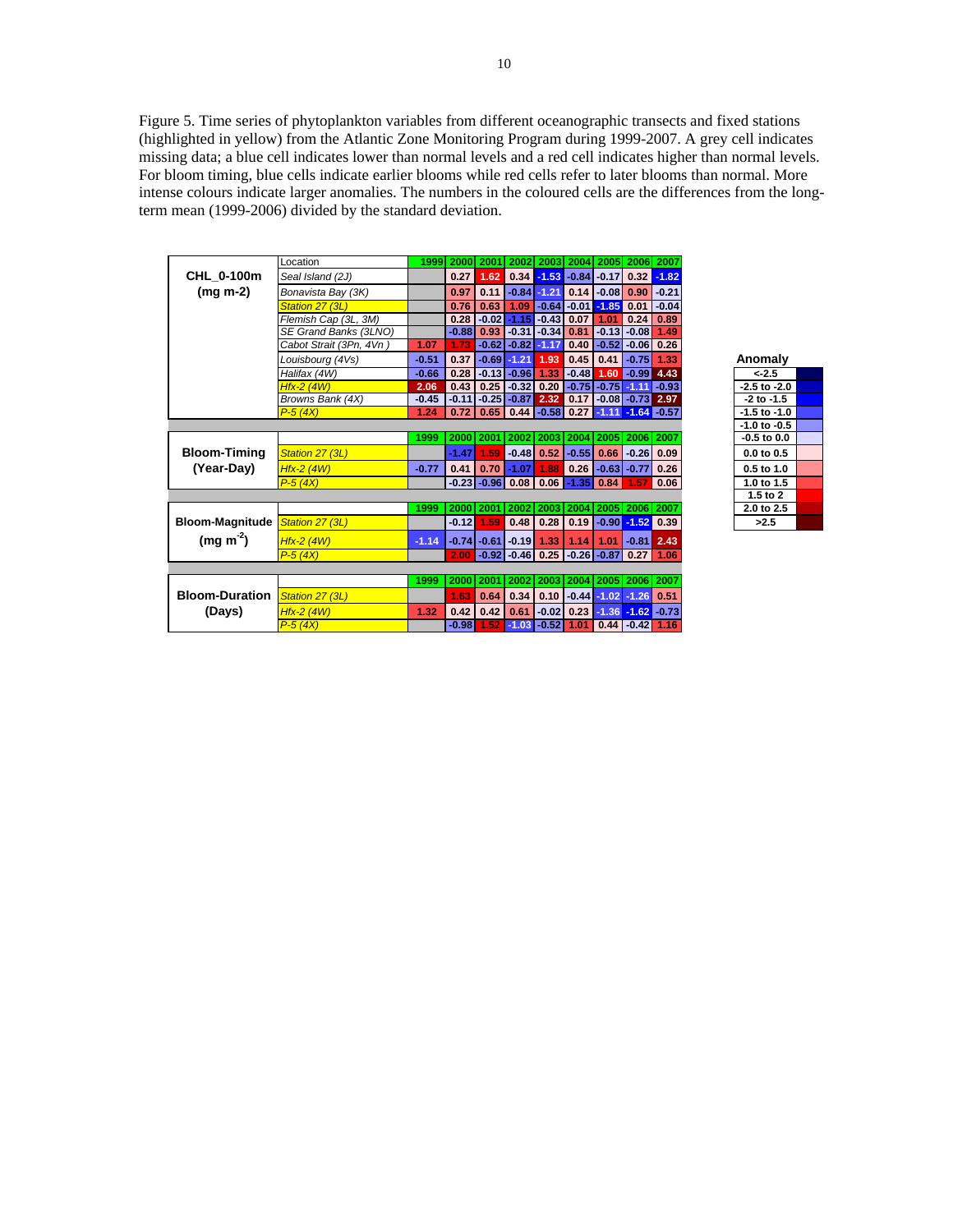Figure 6. Summary of zooplankton anomalies from different oceanographic transects and fixed stations from the Atlantic Zone Monitoring Program during 2007. The NAFO Subareas are sorted from northern (top) to southern (bottom) regions.

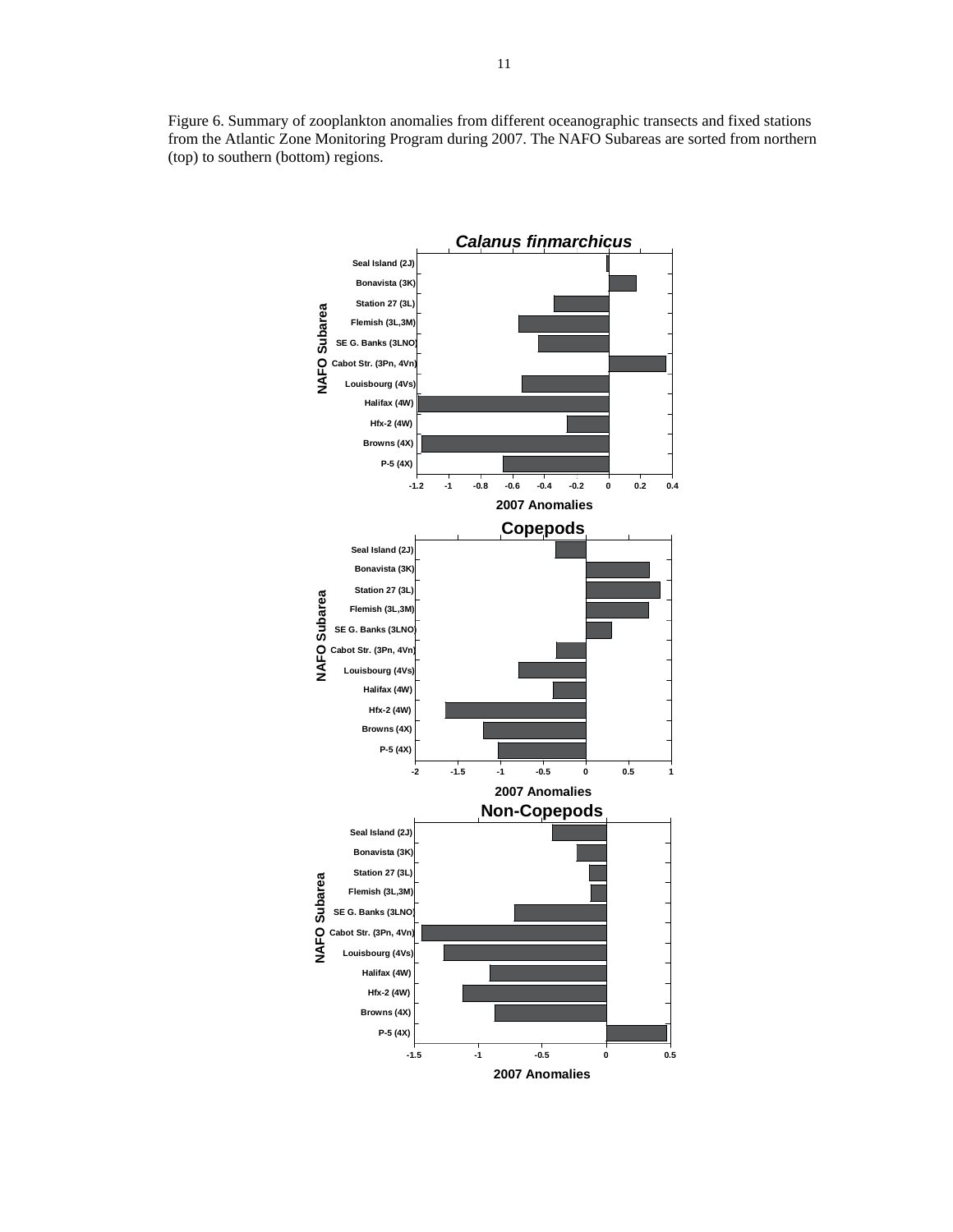Figure 7. Time series of zooplankton variables from different oceanographic transects and fixed stations (highlighted in yellow) from the Atlantic Zone Monitoring Program during 1999-2007. A grey cell indicates missing data; a blue cell indicates lower than normal levels and a red cell indicates higher than normal levels. More intense colours indicate larger anomalies. The numbers in the coloured cells are the differences from the long-term mean (1999-2006) divided by the standard deviation.

|                             |                                        | 1999         |         | 2000 2001       |                                         | 2002 2003       |                        | 2004 2005 2006 2007                          |                        |                          |                  |
|-----------------------------|----------------------------------------|--------------|---------|-----------------|-----------------------------------------|-----------------|------------------------|----------------------------------------------|------------------------|--------------------------|------------------|
| <b>Calanus finmarchicus</b> | Seal Island (2J)                       |              |         |                 | -1.15 -0.80 -0.38 -0.31 1.64            |                 |                        | 1.04                                         |                        | $-0.04$ $-0.01$          |                  |
|                             | Bonavista Bay (3K)                     | $-1.64$      |         | $-1.05 - 0.18$  | $0.12$ 0.21                             |                 | 0.96                   | 0.11                                         | 1.48                   | 0.17                     |                  |
|                             | Station 27 (3L)                        | 0.87         | $-0.22$ | 0.93            | 0.15                                    |                 | $0.15 - 1.31$          | $-1.59$                                      | 1.02                   | $-0.34$                  |                  |
|                             | Flemish Cap (3L, 3M)                   | $-1.53$      | $-1.34$ | 0.69            |                                         |                 | $0.75$ $-0.05$ $-0.21$ | 0.43                                         | 1.26                   | $-0.56$                  |                  |
|                             | SE Grand Banks (3LNO)                  | $-1.24$      | $-1.15$ | $-0.08$         | 0.89                                    | 0.64            | $-0.32$                | 1.64                                         |                        | $-0.39 - 0.44$           |                  |
|                             | Cabot Strait (3Pn, 4Vn)                | 0.51         |         |                 | $-0.76$ $-0.77$ $-2.95$                 | 2.05            | $-0.25$                | $-0.40$                                      | $-0.39$                | 0.36                     |                  |
|                             | Louisbourg (4Vs)                       | 2.02         |         | $-0.65$ $-0.70$ | 1.01                                    | $-0.85$         | $-0.30$                | $-0.42$                                      | $-0.10$                | $-0.54$                  |                  |
|                             | Halifax (4W)                           | 1.25         | 0.16    | 0.40            | $-1.96$                                 | 0.55            | $-0.56$                | 0.70                                         | $-0.53$                | $-1.19$                  |                  |
|                             | <b>Hfx-2 (4W)</b>                      | 0.86         | 0.85    | 1.48            | $-0.33$                                 | 0.22            | $-0.89$                | $-1.18$                                      | $-1.01$                | $-0.26$                  |                  |
|                             | Browns Bank (4X)                       | 0.82         | $-0.88$ | 0.86            | $-0.89$                                 | 1.09            |                        | $-1.11$ $-0.83$                              | 0.95                   | $-1.17$                  |                  |
|                             | $P - 5(4X)$                            | $-0.87$      | $-1.01$ | 1.53            |                                         | $-1.15$ 0.28    | $-0.11$                | 0.11                                         | 1.20                   | $-0.66$                  |                  |
|                             |                                        |              |         |                 |                                         |                 |                        |                                              |                        |                          | Anomaly          |
|                             |                                        | 1999         |         | 2000 2001       | 2002 2003                               |                 |                        | 2004 2005                                    |                        | 2006 2007                | $< -2.5$         |
| Copepods                    | Seal Island (2J)                       |              |         | $-1.32 - 0.98$  | $-0.48 - 0.18$ 1.26                     |                 |                        | 0.81                                         | 0.89                   | $-0.36$                  | $-2.5$ to $-2.0$ |
|                             | Bonavista Bay (3K)                     | $-1.68$      |         | $-0.78 - 0.07$  | $-0.29$                                 | 0.68            | 0.57                   | $-0.06$                                      | 1.63                   | 0.74                     | $-2$ to $-1.5$   |
|                             | Station 27 (3L)                        | $-0.75$      | 0.96    | $-0.67$         | 1.85                                    | 0.45            | $-1.05$                | $-0.27$                                      | $-0.51$                | 0.87                     | $-1.5$ to $-1.0$ |
|                             | Flemish Cap (3L, 3M)                   | $-1.43$      | $-0.75$ | 0.33            |                                         | $-0.07$ $-0.48$ | $-0.23$                | 0.78                                         | 1.84                   | 0.73                     | -1.0 to -0.5     |
|                             | SE Grand Banks (3LNO)                  | $-1.82$      | 0.62    | $-0.84$         | 0.16                                    | 0.16            | 0.43                   | 1.52                                         | $-0.22$                | 0.30                     | $-0.5$ to $0.0$  |
|                             | Cabot Strait (3Pn, 4Vn)                | 1.28         | $-1.08$ |                 | $-0.92 - 3.19$                          | 1.23            | 0.19                   | 0.18                                         | $-0.89$                | $-0.35$                  | $0.0$ to $0.5$   |
|                             | Louisbourg (4Vs)                       | 2.31         | $-0.66$ |                 | $-0.03 - 0.88 0.16$                     |                 | $-0.61$                | $-0.18$                                      |                        | $-0.12$ $-0.79$          | 0.5 to 1.0       |
|                             | Halifax (4W)                           | 1.91         | 0.42    |                 | $-0.04 - 1.17$                          | $-0.33$         | $-0.87$                | 0.72                                         |                        | $-0.63 - 0.39$           | 1.0 to 1.5       |
|                             | <b>Hfx-2 (4W)</b>                      | 1.61         | 0.72    | 0.37            |                                         |                 | $-1.43 - 0.30 - 0.04$  | 0.30                                         |                        | $-1.23 - 1.65$           | 1.5 to 2         |
|                             | Browns Bank (4X)                       | 1.16         | 0.98    |                 | $0.17 - 0.54$                           | 0.97            |                        | $-1.68 - 0.68 - 0.39 - 1.20$                 |                        |                          | 2.0 to 2.5       |
|                             | $P - 5(4X)$                            | $-0.11$      | 0.94    | 1.69            |                                         |                 |                        | $-0.92$ 0.19 $-0.57$ $-1.42$ 0.21            |                        | $-1.03$                  | >2.5             |
|                             |                                        |              |         |                 |                                         |                 |                        |                                              |                        |                          |                  |
|                             |                                        |              |         | 2000 2001       |                                         | 2002 2003       |                        | 2004 2005 2006 2007                          |                        |                          |                  |
| Non-copepods                |                                        | 1999         |         |                 |                                         |                 |                        |                                              |                        |                          |                  |
|                             | Seal Island (2J)<br>Bonavista Bay (3K) | $-1.59$      |         | $-0.96$ 0.36    | $-0.83$ $-0.57$ $-0.81$ $-0.54$<br>0.25 | 0.32            | 0.55                   | 0.30<br>$-0.16$ $-0.02$                      | 1.79                   | $1.91 - 0.42$<br>$-0.23$ |                  |
|                             | Station 27 (3L)                        | $-1.07$      | 1.08    | 1.41            | 0.24                                    | 0.05            | 0.24                   |                                              | $-0.39 - 1.55 - 0.13$  |                          |                  |
|                             | Flemish Cap (3L, 3M)                   | $-1.84$      |         | $0.38$ 0.70     |                                         |                 | $1.22$ -0.58 -0.75     | 0.10                                         | 0.76                   | $-0.12$                  |                  |
|                             | SE Grand Banks (3LNO)                  | $-1.55$      | 1.99    |                 | $0.12$ -0.08 -0.19 -0.50                |                 |                        |                                              | $0.49$ $-0.29$ $-0.72$ |                          |                  |
|                             | Cabot Strait (3Pn, 4Vn)                | 1.00         | $-1.17$ |                 | $-0.81 - 2.51$ 0.20                     |                 | 1.53                   | $-0.78$                                      | 0.03                   | $-1.44$                  |                  |
|                             | Louisbourg (4Vs)                       | 0.91         | $-1.04$ | 0.65            | $-0.50 - 1.26$                          |                 | $-0.21$                | $-0.20$                                      | 1.65                   | $-1.27$                  |                  |
|                             | Halifax (4W)                           | 1.59         |         |                 | $0.10$ -0.70 -1.04 0.22                 |                 | $-0.33$                |                                              | $1.24$ -1.08 -0.91     |                          |                  |
|                             | <b>Hfx-2 (4W)</b>                      | 2.14         |         |                 | $0.09$ -0.58 -0.98 -0.54 0.01           |                 |                        |                                              | $0.56$ $-0.70$ $-1.12$ |                          |                  |
|                             | Browns Bank (4X)<br>$P-5(4X)$          | 1.49<br>1.51 |         |                 | $0.48$ -0.37 -1.04 0.24 -1.04           |                 |                        | $0.97$ 0.38 0.17 -1.21 -0.43 -1.40 0.01 0.47 | $1.15$ $-0.92$ $-0.87$ |                          |                  |
|                             |                                        |              |         |                 |                                         |                 |                        |                                              |                        |                          |                  |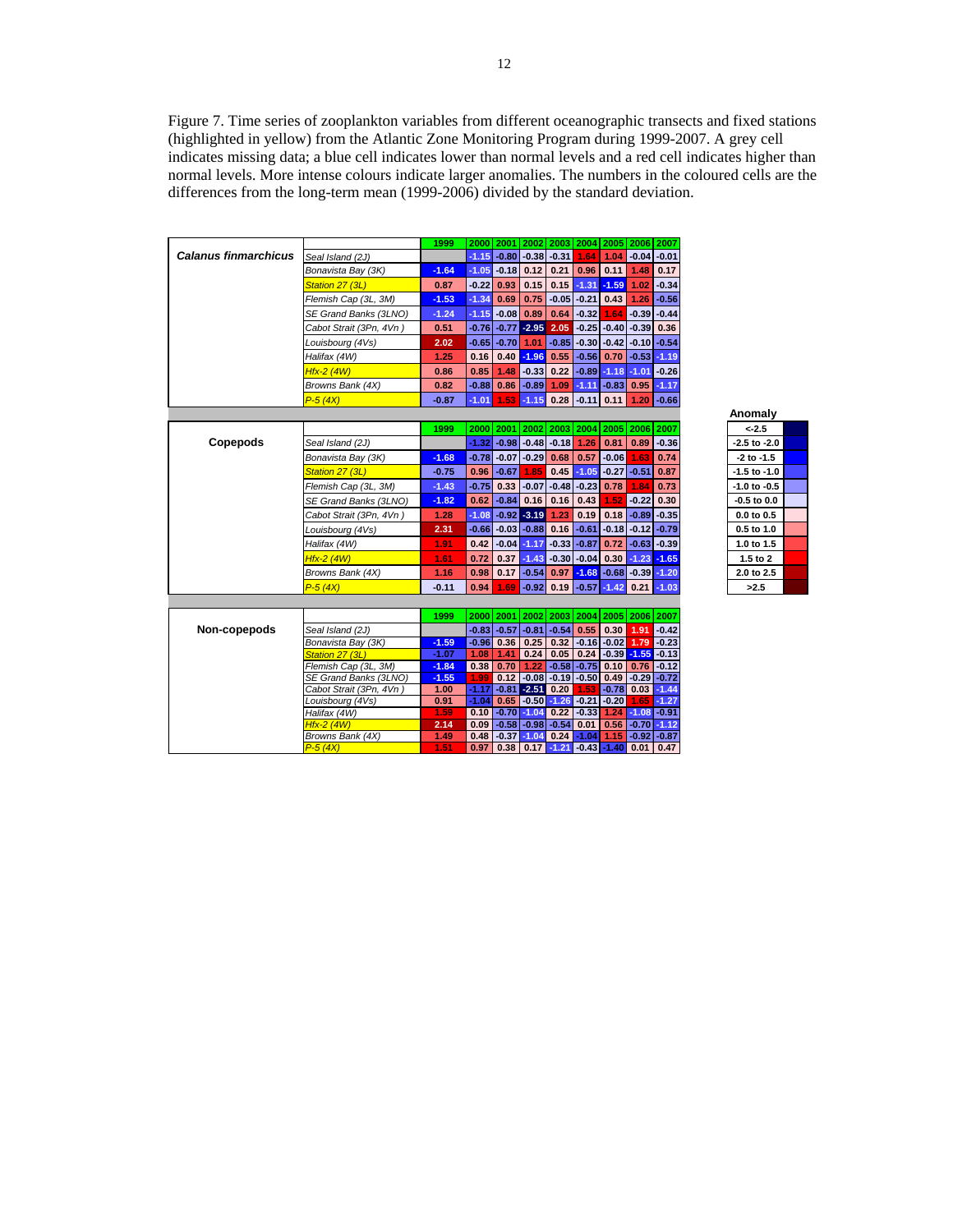Figure 8. Summary of phytoplankton and zooplankton anomalies from the Continuous Plankton Recorder (CPR) survey during 2006. The NAFO Subareas are sorted from north (NAFO Subarea 3 – Newfoundland Shelf and Grand Banks) to south (NAFO Subarea 5 - Gulf of Maine).

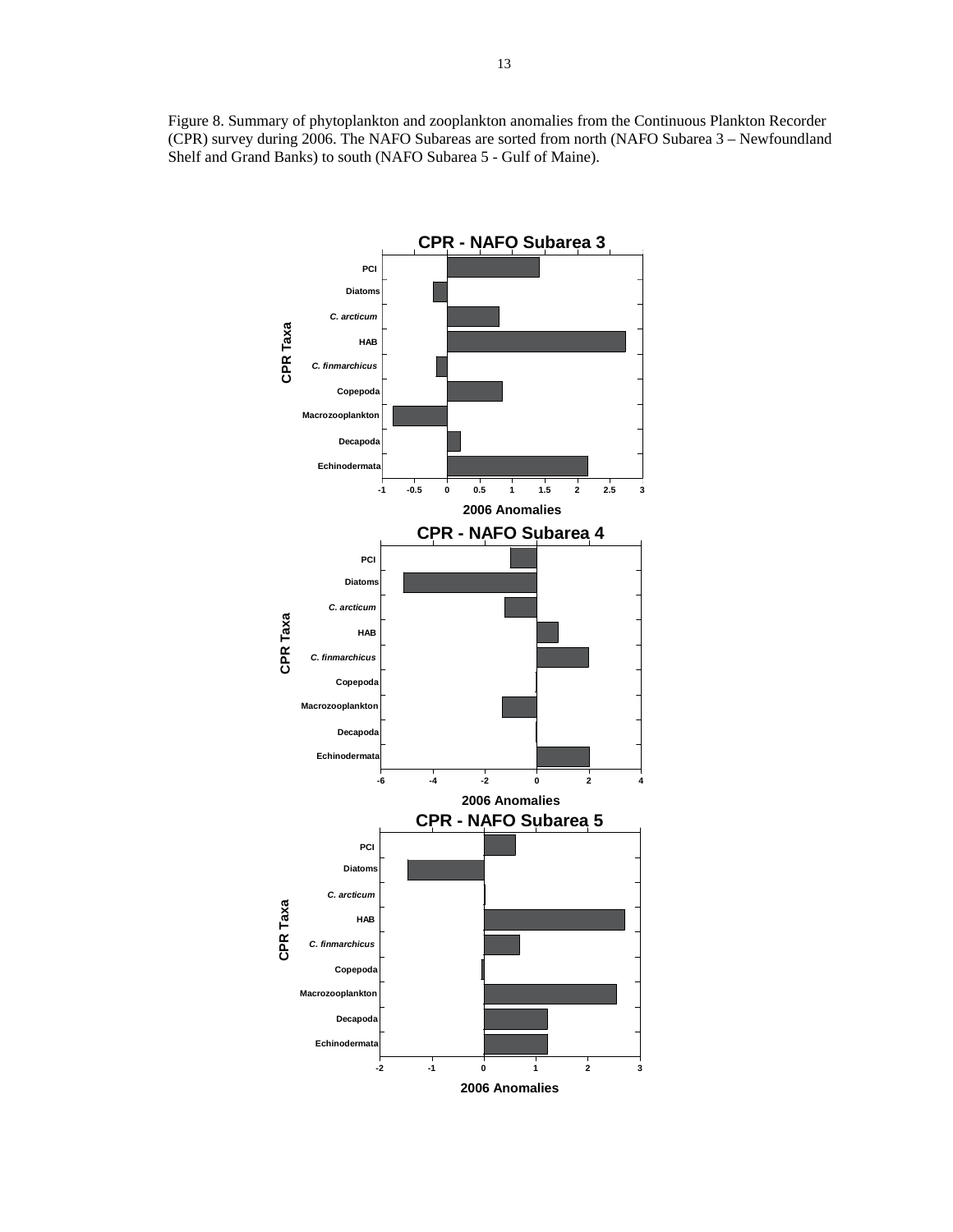Figure 9. Time series of CPR taxa from different NAFO Subareas during 1991-2006. A grey cell indicates missing data; a blue cell indicates lower than normal levels and a red cell indicates higher than normal levels. More intense colours indicate larger anomalies. The number in the coloured cells are the differences from the long-term mean (1991-2005) divided by the standard deviation. All relative abundance values were  $log(10)$  transformed prior to computing standardized anomalies. The Phytoplankton Colour Index [PCI] and Diatoms which are represented by all *Chaetoceros* spp. represent biomass levels. Harmful algal bloom species [HAB], decapoda and echinodermata (larval and post-larval stages) were summed within a given year as indicator taxa and response of the benthos. The abundance of *Calanus finmarchicus* (CV-CVI stages), copepoda (all non-calanoid and calanoid copepods) and macrozooplankton which consist of both euphausiacea and hyperiidea represent important prey field for fish, invertebrates, and marine seabirds.

|                   | Year                 | 1991    | 1992    | 1993    | 1994    | 1995    | 1996    | 1997    | 1998    | 1999    | 2000    | 2001    | 2002    | 2003    | 2004    | 2005    | 2006    |
|-------------------|----------------------|---------|---------|---------|---------|---------|---------|---------|---------|---------|---------|---------|---------|---------|---------|---------|---------|
|                   |                      |         |         |         |         |         |         |         |         |         |         |         |         |         |         |         |         |
| NAFO <sub>3</sub> | PCI                  |         | 1.41    | 1.05    | $-0.53$ | $-0.30$ | $-0.83$ | $-1.36$ | 0.63    | $-0.55$ | $-0.86$ | $-1.58$ |         | 0.46    | 0.93    | 0.15    | 1.41    |
|                   | <b>Diatoms</b>       | 2.20    | 1.07    | $-0.24$ | $-0.24$ | 0.52    | $-1.46$ | $-1.58$ | $-0.15$ | $-0.34$ | $-0.08$ | 0.87    | 0.47    | 0.64    | $-0.98$ | $-0.72$ | $-0.21$ |
|                   | C. arcticum          | $-2.05$ | 0.10    | $-0.07$ | 0.30    | 0.40    | 0.78    | 0.60    | $-0.12$ | $-0.23$ | 0.65    | 1.01    | $-0.16$ | $-0.21$ | 0.78    | $-2.59$ | 0.80    |
|                   | <b>HAB</b>           | $-1.23$ | 1.91    | $-1.15$ | 1.43    | 0.30    | 0.71    | $-0.89$ | $-0.63$ | 0.21    | $-0.42$ | $-0.19$ | $-1.24$ | $-0.13$ | $-0.04$ | 1.37    |         |
|                   | C. finmarchicus      | 0.08    | $-1.89$ | 0.11    | $-0.65$ | $-0.34$ | 0.14    | $-0.70$ | 0.78    | 2.25    | $-0.50$ | 1.12    | 0.88    | $-0.13$ | $-1.47$ | 0.48    | $-0.17$ |
|                   | Copepoda             | $-1.40$ | 1.39    | 0.63    | $-0.15$ | 0.13    | 0.05    | $-0.39$ | 1.35    | 1.15    | 0.05    | $-0.20$ | 1.10    | $-1.79$ | $-1.11$ | $-0.83$ | 0.85    |
|                   | Macrozooplankton     | 1.35    | $-1.56$ | 0.55    | 1.85    | 0.70    | $-0.28$ | 0.90    | $-0.11$ | $-0.21$ | 0.90    | $-0.55$ | $-0.42$ | $-1.62$ | $-0.96$ | 0.29    | $-0.83$ |
|                   | Decapoda             | $-0.35$ | $-0.41$ | 1.65    | $-0.33$ | 1.13    | 1.38    | $-1.13$ | 0.39    | 0.28    | $-0.08$ | 1.42    | $-1.04$ | $-0.79$ | $-0.73$ | $-1.39$ | 0.20    |
|                   | <b>Echinodermata</b> | $-0.33$ | $-0.48$ | 1.56    | 0.84    | $-1.43$ | $-0.40$ | $-0.56$ | 0.56    | $-0.18$ | 0.50    | 0.31    | $-0.96$ | $-0.75$ | 0.51    | $-1.37$ | 2.16    |
|                   |                      |         |         |         |         |         |         |         |         |         |         |         |         |         |         |         |         |
| NAFO <sub>4</sub> | PCI                  |         | 0.68    |         | $-0.23$ | 1.33    | 1.30    | $-0.34$ | 0.36    | $-1.06$ | $-1.24$ | 0.17    |         | 0.99    | $-0.20$ | $-1.76$ | $-1.02$ |
|                   | <b>Diatoms</b>       | $-0.94$ | 0.34    | $-0.11$ | $-0.42$ | 0.76    | 0.86    | $-0.04$ | 0.59    | 1.14    | $-0.14$ | 0.49    | 0.09    | 0.10    | 0.38    | $-3.07$ | $-5.12$ |
|                   | C. arcticum          | $-1.53$ | $-0.28$ | $-0.08$ | $-1.10$ | $-0.23$ | 1.17    | $-0.57$ | 1.45    | 0.18    | 0.01    | 2.21    | 0.42    | $-0.13$ | $-0.40$ | $-1.11$ | $-1.23$ |
|                   | <b>HAB</b>           | $-1.34$ | $-0.28$ | $-1.13$ | $-0.29$ | 1.8     | 1.42    | $-0.36$ | 0.88    | 1.56    | $-0.44$ | 0.05    | $-0.78$ | $-0.79$ | $-0.70$ | 0.34    | 0.82    |
|                   | C. finmarchicus      | 2.07    | $-0.50$ | $-0.21$ | $-1.69$ | $-0.82$ | $-0.28$ | 0.20    | $-1.26$ | $-0.61$ | 0.33    | $-0.07$ | $-0.35$ | 0.73    | 1.26    | 1.21    | 1.97    |
|                   | Copepoda             | 1.91    | 0.64    | 1.52    | $-0.23$ | $-0.48$ | $-0.59$ | $-0.89$ | $-0.78$ | 0.82    | 1.06    | $-0.91$ | $-1.55$ | $-0.72$ | 0.20    | $-0.01$ | $-0.06$ |
|                   | Macrozooplankton     | 1.39    | 1.08    | 0.40    | 0.61    | 0.01    | 0.85    | $-0.34$ | 0.59    | 0.47    | $-0.74$ | $-0.51$ | $-2.64$ | $-0.02$ | $-0.06$ | $-1.09$ | $-1.33$ |
|                   | Decapoda             | $-0.42$ | 0.16    | 1.68    | $-0.36$ | 0.17    | $-1.27$ | $-0.98$ | $-1.08$ | 1.58    | 0.64    | 1.55    | $-1.31$ | 0.00    | $-0.21$ | $-0.14$ | $-0.03$ |
|                   | Echinodermata        | $-0.59$ | $-0.53$ | 0.91    | 0.48    | $-0.78$ | $-1.01$ | $-1.67$ | $-0.07$ | 1.73    | $-0.36$ | $-0.78$ | $-0.05$ | $-0.10$ | 1.20    | 1.63    | 2.00    |
|                   |                      |         |         |         |         |         |         |         |         |         |         |         |         |         |         |         |         |
| NAFO <sub>5</sub> | PCI                  |         | 0.17    |         |         | 1.9     |         | $-1.54$ | 0.47    | $-1.05$ | $-1.02$ | $-0.05$ |         | 0.49    | 0.54    | 0.06    | 0.61    |
|                   | <b>Diatoms</b>       | 0.11    | $-0.43$ | 1.10    | $-1.22$ | $-1.58$ | $-0.21$ | 1.35    | 1.31    | 0.16    | 0.21    | $-0.75$ | 0.16    | 0.30    | $-1.70$ | 1.18    | $-1.46$ |
|                   | C. arcticum          | 0.01    | 0.14    | 0.16    | $-0.87$ | 0.50    | $-0.42$ | $-0.41$ | 3.27    | $-0.15$ | 0.31    | $-0.42$ | $-0.72$ | $-0.87$ | 0.04    | $-0.58$ | 0.02    |
|                   | <b>HAB</b>           | $-1.31$ | $-0.15$ | $-0.36$ | $-0.77$ | 0.68    | 0.13    | $-0.41$ |         | 0.57    | $-0.30$ | 0.38    | $-0.83$ | $-1.19$ | 0.07    | 0.73    |         |
|                   | C. finmarchicus      | 2.07    | $-0.14$ | $-0.55$ | $-0.84$ | 1.03    | $-0.20$ | 0.74    | $-1.68$ | $-0.45$ | $-0.30$ | 0.07    | $-1.06$ | 0.33    | 1.55    | $-0.58$ | 0.69    |
|                   | Copepoda             | 1.52    | 0.80    | 1.63    | $-0.39$ | $-0.69$ | $-0.56$ | $-0.91$ | $-0.80$ | 0.89    | 1.29    | $-0.94$ | $-1.43$ | $-0.73$ | 0.23    | 0.09    | $-0.05$ |
|                   | Macrozooplankton     | 1.43    | $-0.83$ | $-0.10$ | $-1.47$ | 1.47    | $-0.45$ | $-0.63$ | 1.33    | 0.20    | 0.00    | $-1.09$ | $-1.34$ | 1.01    | $-0.20$ | 0.69    | 2.55    |
|                   | Decapoda             | 1.23    | 0.49    | 1.82    | 0.10    | $-0.63$ | $-1.50$ | $-0.12$ | $-0.15$ | 0.35    | 1.14    | 0.92    | $-0.60$ | $-0.44$ | $-1.21$ | $-1.40$ | 1.22    |
|                   | Echinodermata        | 1.23    | 0.49    | 1.82    | 0.10    | $-0.63$ | $-1.50$ | $-0.12$ | $-0.15$ | 0.35    | 1.14    | 0.92    | $-0.60$ | $-0.44$ | $-1.21$ | $-1.40$ | 1.22    |

| Anomalv          |  |
|------------------|--|
| $-2.5$           |  |
| $-2.5$ to $-2.0$ |  |
| $-2$ to $-1.5$   |  |
| $-1.5$ to $-1.0$ |  |
| $-1.0$ to $-0.5$ |  |
| $-0.5$ to $0.0$  |  |
| $0.0$ to $0.5$   |  |
| $0.5$ to $1.0$   |  |
| 1.0 to $1.5$     |  |
| $1.5$ to $2$     |  |
| 2.0 to 2.5       |  |
| >2.5             |  |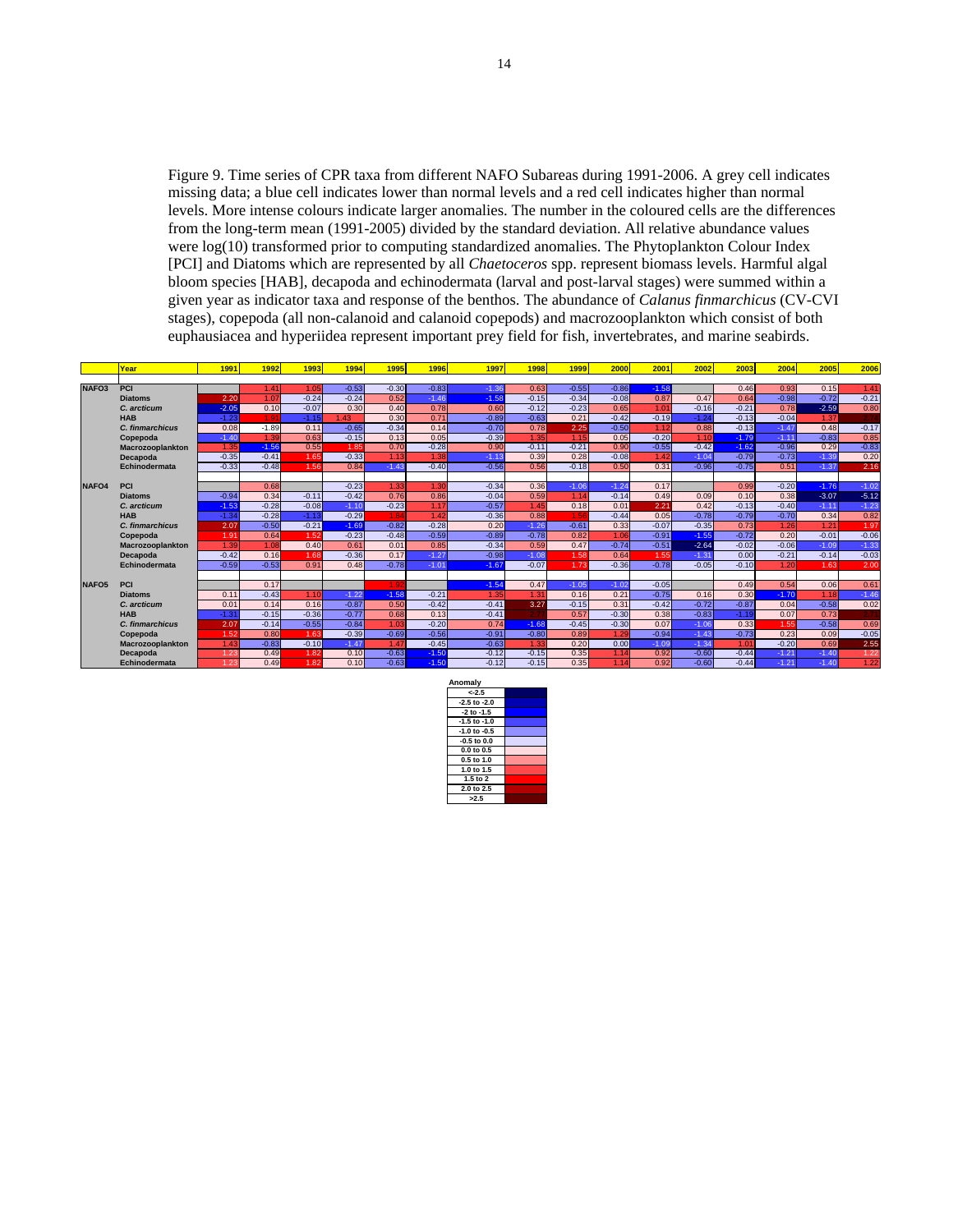Figure 10. Summary of average nutrient, phytoplankton, and zooplankton anomalies from different oceanographic transects and fixed stations from the Atlantic Zone Monitoring Program during 2007. The NAFO Subareas are sorted from northern (top) to southern (bottom) regions.